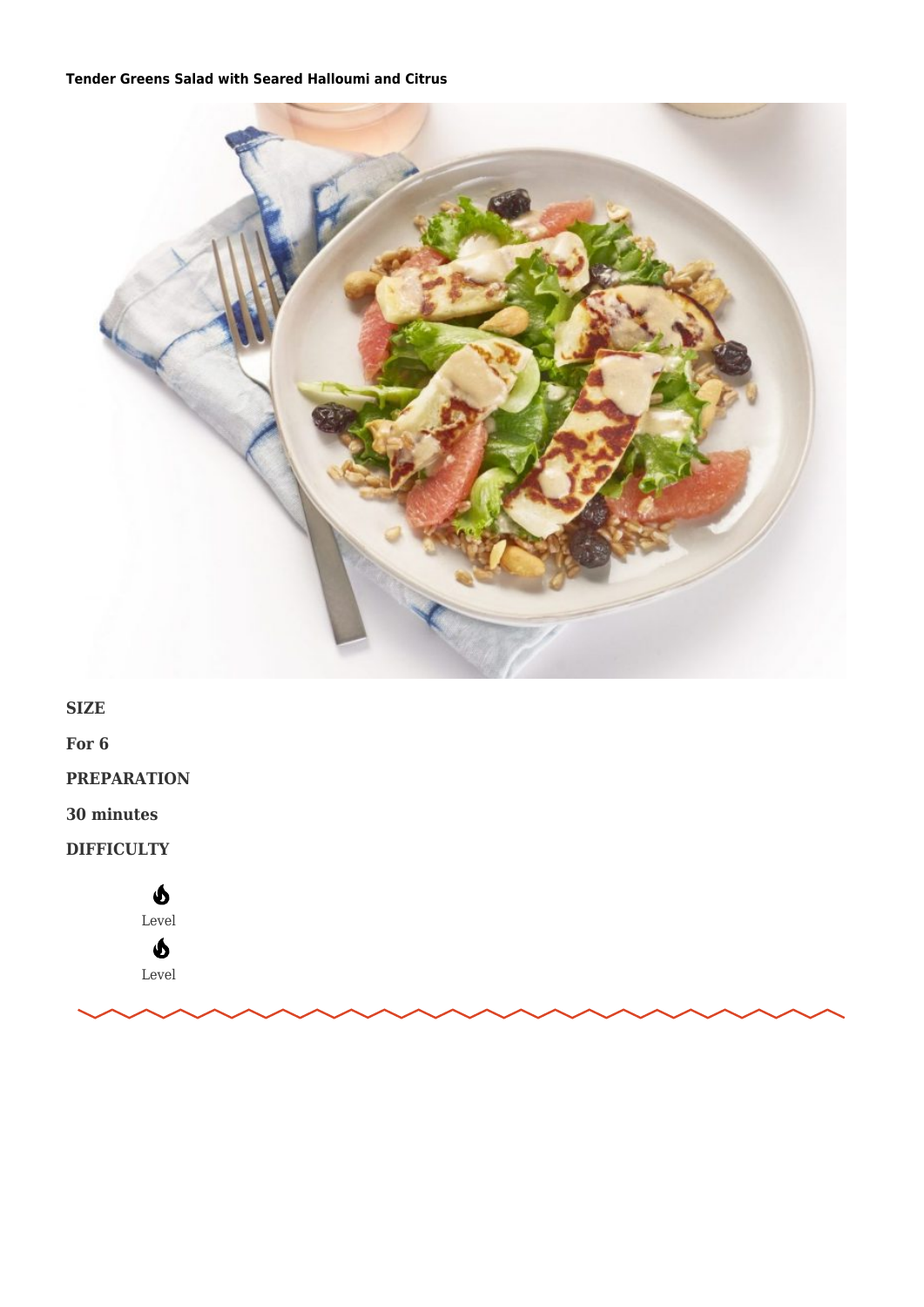

This sweet and savory salad is a real show stopper and only requires a few ingredients. Greek Halloumi cheese holds its shape when seared but gets melty on the inside, and plays nicely with bright sunny grapefruit. We like to use farro to bulk the salad up but feel free to eliminate the grains and increase the greens.

## **Ingredients**

- **1 block** halloumi cheese (8 oz)
- **1** large grapefruit
- **2** cups [cooked farro, wheatberries, brown rice, or quinoa](https://notjust.co/products/not-just-pasta-sauce?variant=31482920271934)
- **5** oz [tender greens \(such as Little Leaf Farms baby crispy green leaf\)](https://www.littleleaffarms.com/our-products/)
- **½** cup dried cherries
- **½** cup roasted salted cashews, roughly chopped
- **½** cup [Not Just Salad Dressing](https://notjust.co/products/not-just-salad-dressing-3-pack)

## **Process**

## **1**

**Place the sliced halloumi on top of a paper towel and press down with another paper towel to pat dry (the halloumi won't brown if it's still damp)! Add the halloumi to a 12-inch nonstick**